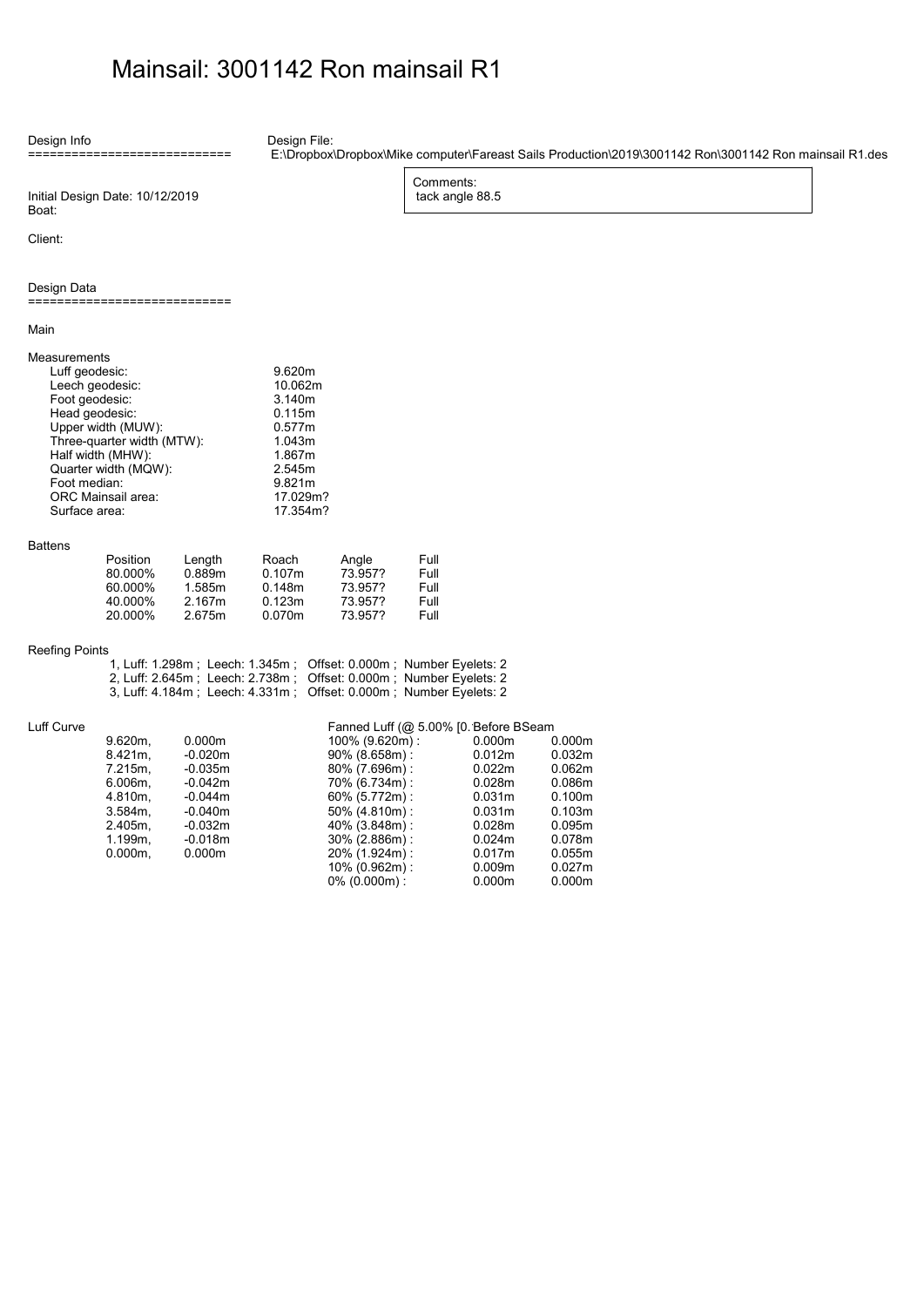

| Seam Allowances |                 |                  |                 |  |  |  |  |  |
|-----------------|-----------------|------------------|-----------------|--|--|--|--|--|
| Zone: 1         | Split<br>0.000m | Radial<br>0.000m | Cross<br>0.025m |  |  |  |  |  |
| Edge Excesses   |                 |                  |                 |  |  |  |  |  |
|                 | ∣uff            | Leech            | Foot            |  |  |  |  |  |
| Sail:           | 0.000m          | 0.000m           | 0.000m          |  |  |  |  |  |
| Materials       |                 |                  |                 |  |  |  |  |  |
| Material        | Area (m?        | Panels           |                 |  |  |  |  |  |
| Material 1      | 17.36           | 1,2,3,4,5        |                 |  |  |  |  |  |
|                 |                 | 6,7,8,9          |                 |  |  |  |  |  |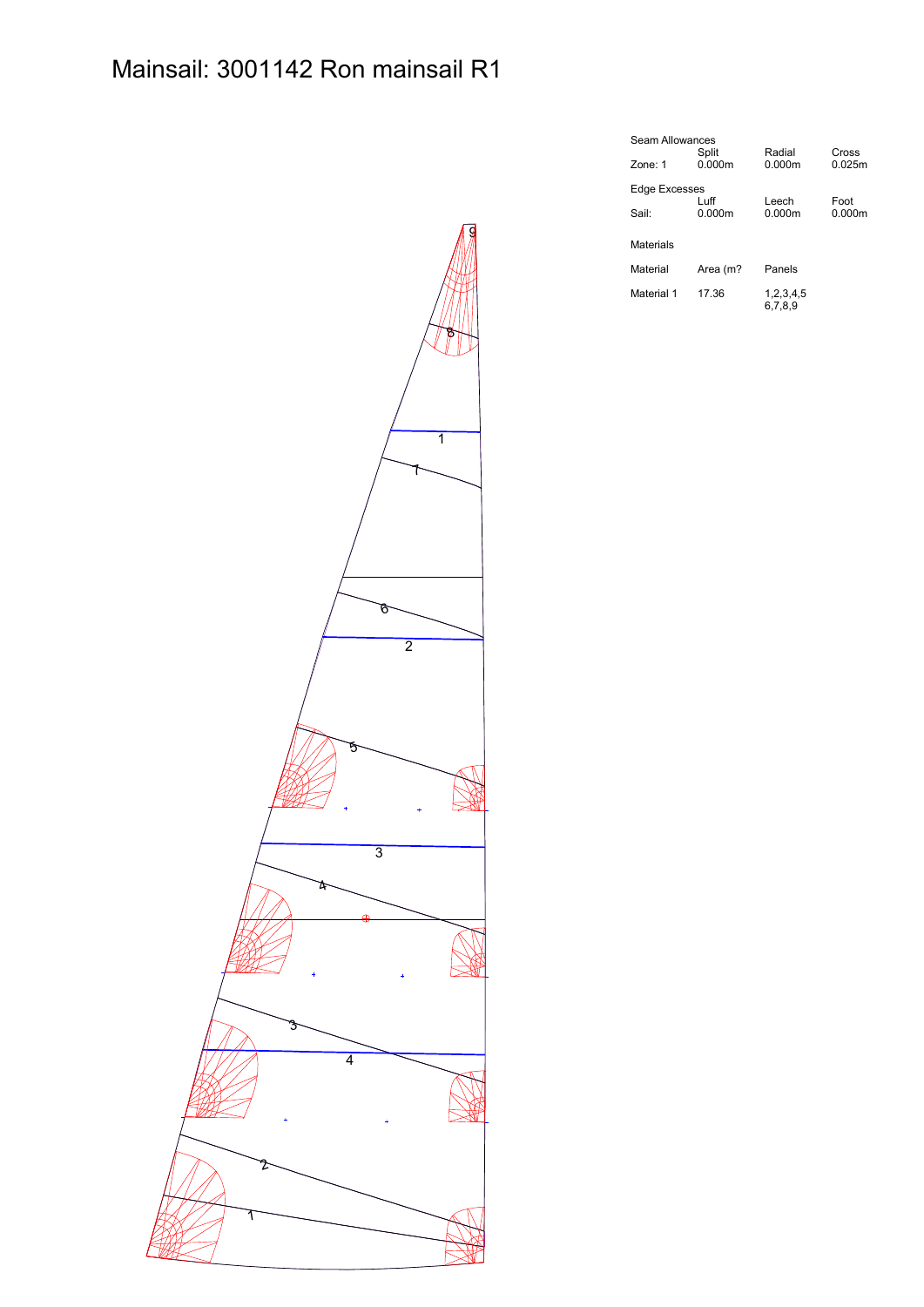## Mainsail: 3001142 Ron mainsail R1